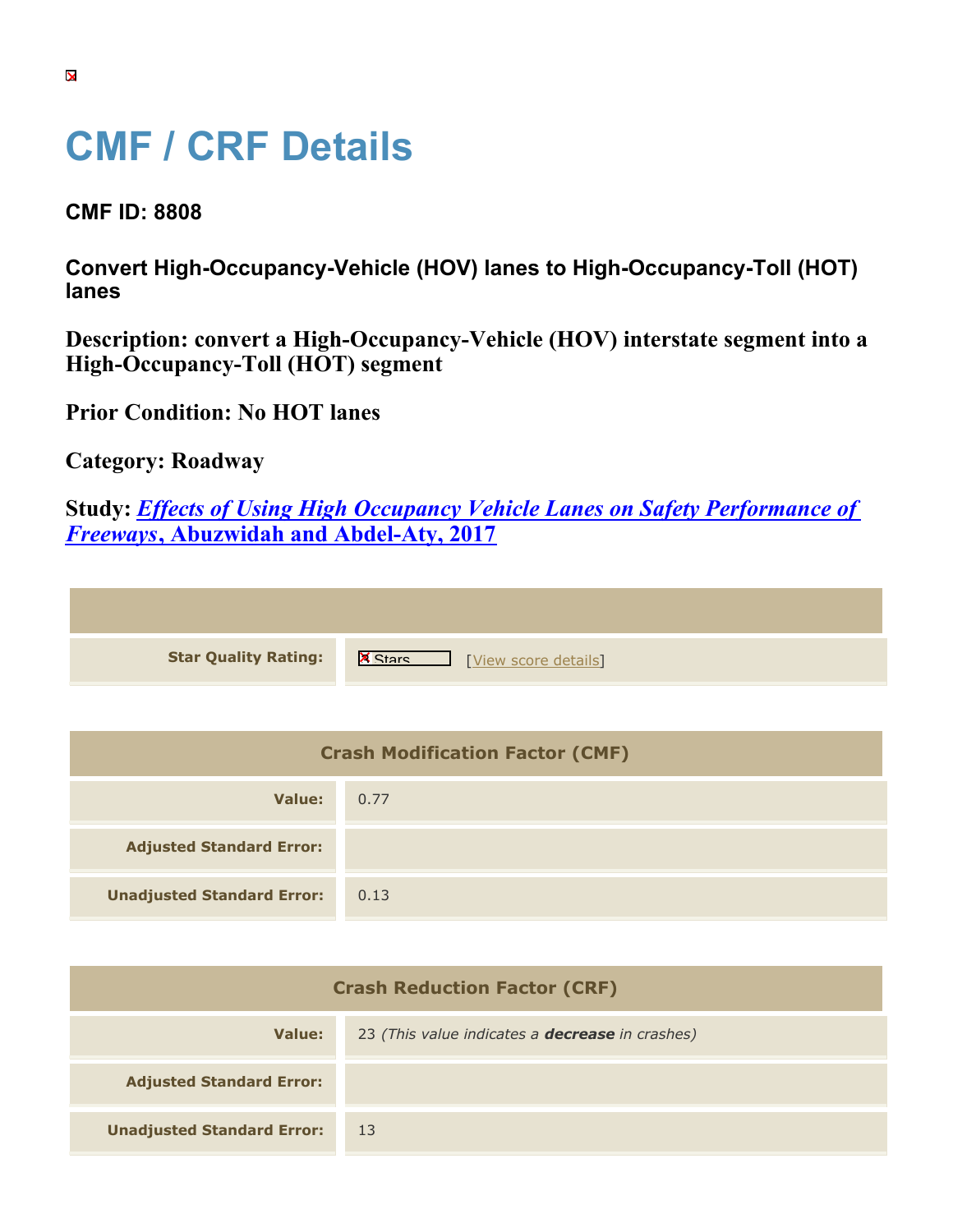| <b>Applicability</b>                    |                               |
|-----------------------------------------|-------------------------------|
| <b>Crash Type:</b>                      | Other                         |
| <b>Crash Severity:</b>                  | All                           |
| <b>Roadway Types:</b>                   | Principal Arterial Interstate |
| <b>Number of Lanes:</b>                 | 5                             |
| <b>Road Division Type:</b>              | Divided by Median             |
| <b>Speed Limit:</b>                     |                               |
| <b>Area Type:</b>                       |                               |
| <b>Traffic Volume:</b>                  |                               |
| <b>Time of Day:</b>                     | All                           |
| If countermeasure is intersection-based |                               |
| <b>Intersection Type:</b>               |                               |
| <b>Intersection Geometry:</b>           |                               |
| <b>Traffic Control:</b>                 |                               |
| <b>Major Road Traffic Volume:</b>       |                               |
| <b>Minor Road Traffic Volume:</b>       |                               |

| <b>Development Details</b>      |              |
|---------------------------------|--------------|
| <b>Date Range of Data Used:</b> | 2005 to 2013 |
| <b>Municipality:</b>            | Miami        |
| State:                          | - FL         |
| <b>Country:</b>                 | <b>USA</b>   |